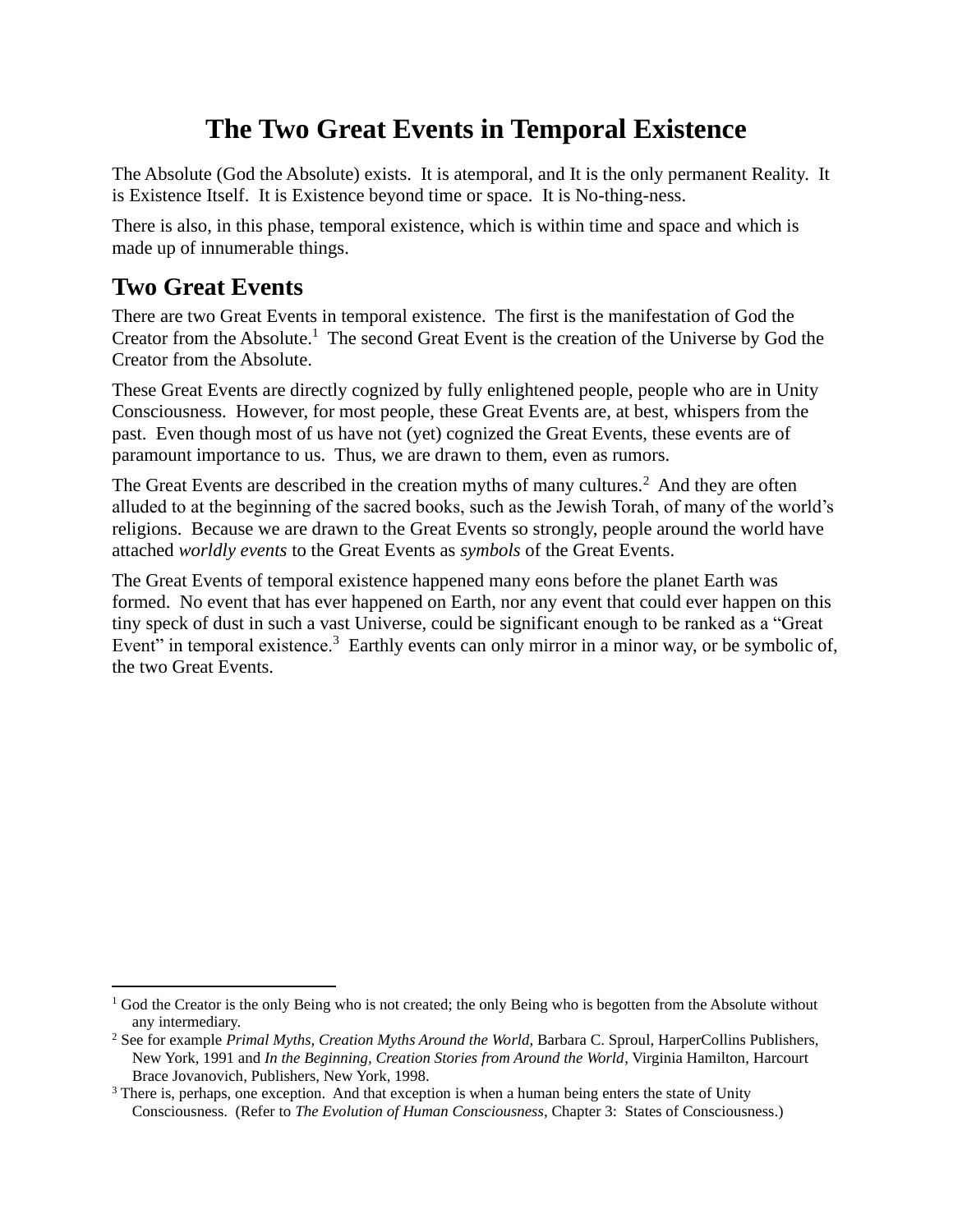# **Primary Symbols**

The principal worldly events that are associated with the Great Events are the changing of the seasons,<sup>4</sup> specifically the transition from fall to winter (winter solstice) and from winter to spring (spring equinox).

- The transition from fall to winter is used as a symbol of the first Great Event—the manifestation of God the Creator.
- The transition from winter to spring is used as a symbol of the second Great Event—the creation of the Universe.

The first Great Event, we can think of as the triumph of Light over Darkness. God the Creator is "the Light",<sup>5</sup> and the Absolute can be thought of as "the Darkness.<sup>6</sup> Thus, the manifestation of God the Creator from the Absolute can be thought of as the triumph of Light over Darkness.

On earth, in the fall, the days get shorter and shorter. At this time of year, we might ask ourselves: "Will the days continue to get shorter and shorter, so that darkness overtakes us completely? Or will the days become longer again and light win out over darkness?" Then, just as we might be giving up hope, something seemingly miraculous happens: The days *do* begin to get longer! This is surely the triumph of light over darkness. And this event is cause for celebration. In fact, this event is celebrated in many cultures all over the world on or about the shortest day of the year, during the change of seasons from fall to winter.

The fact that the days do not continue to get shorter is symbolic of the victory of Light over Darkness. Thus, celebrations that occur on or about the shortest day of the year are *the celebration of the manifestation of God the Creator from the Absolute.*

The second Great Event, the creation of the Universe by God the Creator from the Absolute, we can think of as the triumph of Life over Death. The Universe (all created things and beings) is the Glory<sup>7</sup> of God the Creator; it is the "Life" of God. And, from the point of view of a person in the ordinary states of consciousness, the Absolute is certainly death.

This second event is celebrated on or about the first day of spring, when life begins to return to a world in which, seemingly, everything has died. This is symbolic of the victory of Life over Death. (Will winter go on forever, so that death overtakes us completely? Or will winter end

<sup>4</sup> Created beings have celebrated the two Great Events since these beings were first created (we can say, from the beginning of time). The Great Events are now celebrated on the Earth by human beings at times during the year that are *symbolic* of the events. Each of these Great Events is true for the entire Universe. And the Universe contains trillions and trillions of galaxies, each of which contain billions and billions of stars, many of which have planets around them, some of which can support life (sentient beings such as human beings). Each of the unimaginably large number of planets on which sentient beings might live is a tiny speck of dust in an enormous Universe. Our speck of dust, the Earth, just happens to be tilted on its axis by about 23 degrees, which gives us the seasons of the year. Our symbols for the Great Events are based on the changes in those seasons. Sentient beings, if any, on another planet can choose any symbol(s) they like to represent the Great Events for their planet.

<sup>&</sup>lt;sup>5</sup> "Let there be Light." (Gen 1:3)

<sup>&</sup>lt;sup>6</sup> The Absolute is neither Darkness nor Death. However, because It is No-thing-ness, it can be misunderstood in these terms. (And certainly, from the point of view of a person in the ordinary states of consciousness, the Absolute means darkness and death to the ego. (Refer to *The Evolution of Human Consciousness*, Chapter 3: States of Consciousness.)

<sup>7</sup> The Kingdom, the Power, and the Glory: God the Absolute, God the Creator, and God the Creation.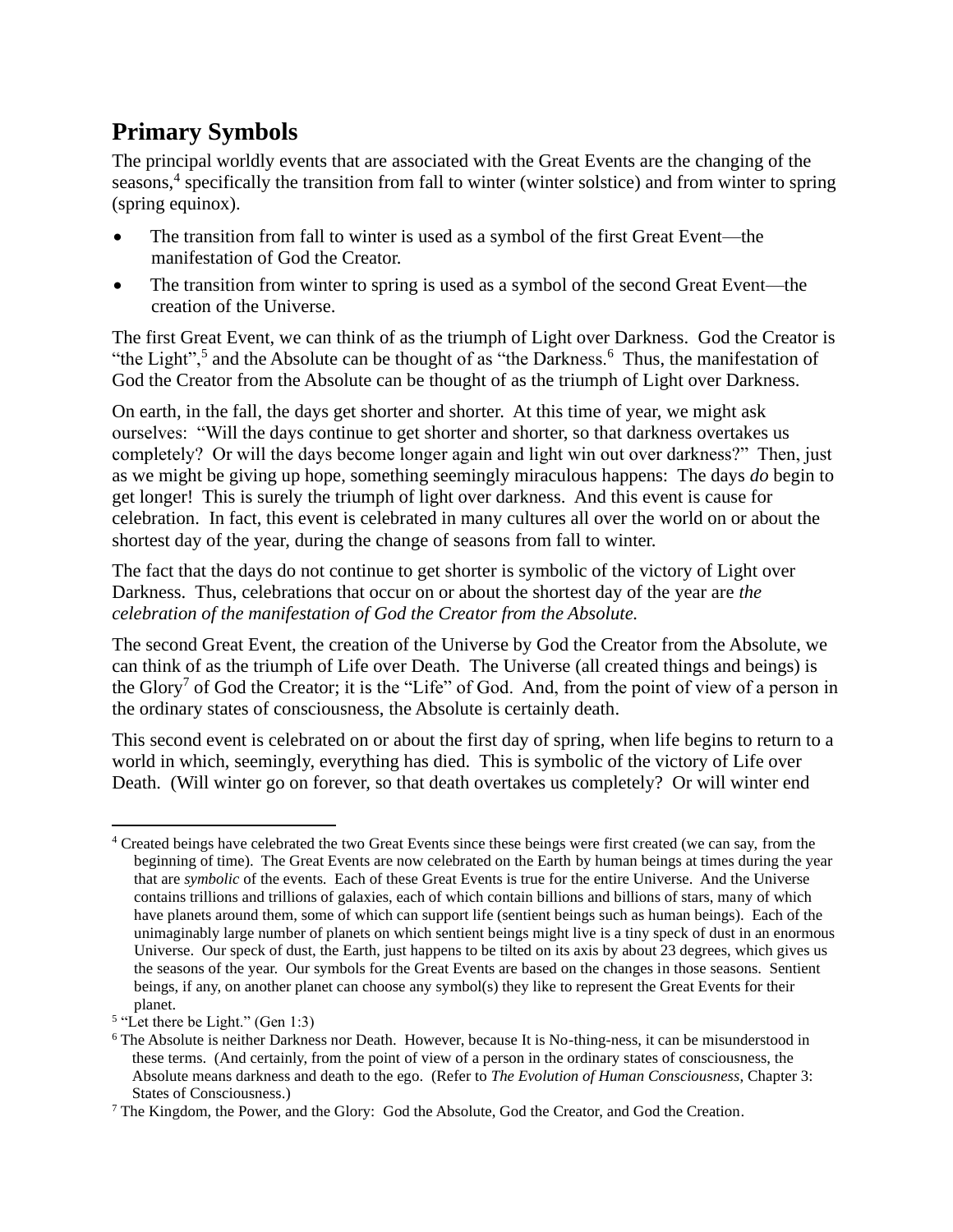and Life win out over Death?)

This event, also, is celebrated in many cultures all over the world but, this time, during the change of seasons from winter to spring.

The fact that winter does not continue is cause for celebration and is symbolic of the victory of Life over Death. Thus, celebrations that occur on or about the first day of spring are *the celebration of the creation of the Universe by God the Creator from the Absolute.*

Primary symbols tend to be universal, found all over the world.

## **Secondary Symbols**

The second layer of symbols is associated with and depends upon the first layer of symbols. The second layer of symbols comes from our religious stories, our religious myths. In our myths, we associate events in the myths with the winter solstice and spring equinox. (These events might or might not be actual events that occurred on earth, but in any case, they are events that are portrayed in our stories.) Examples of second level symbols of the Great Events might be a holy child is born or a man dies and then rises from the dead.

Secondary symbols tend to be the same within one religion with regional differences.

## **Tertiary Symbols**

The third layer of symbols is associated with and depends upon the second layer of symbols. The third layer of symbols grows out and is an extension of our celebrations of the holy days. They are popular, perhaps superficial, manifestations of the holy days. Examples of third level symbols of the Great Events might be as follows:

Symbolic of the first Great Event:

People exchanging gifts under an evergreen tree on the 25<sup>th</sup> of December.

Symbolic of the second Great Event:

Women parading town Fifth Avenue in New York City all decked out in pastel-colored dresses with bonnets decorated with flowers in early April

Tertiary symbols tend be different in different regions, but they tend to have similar themes such as lights or bright colors.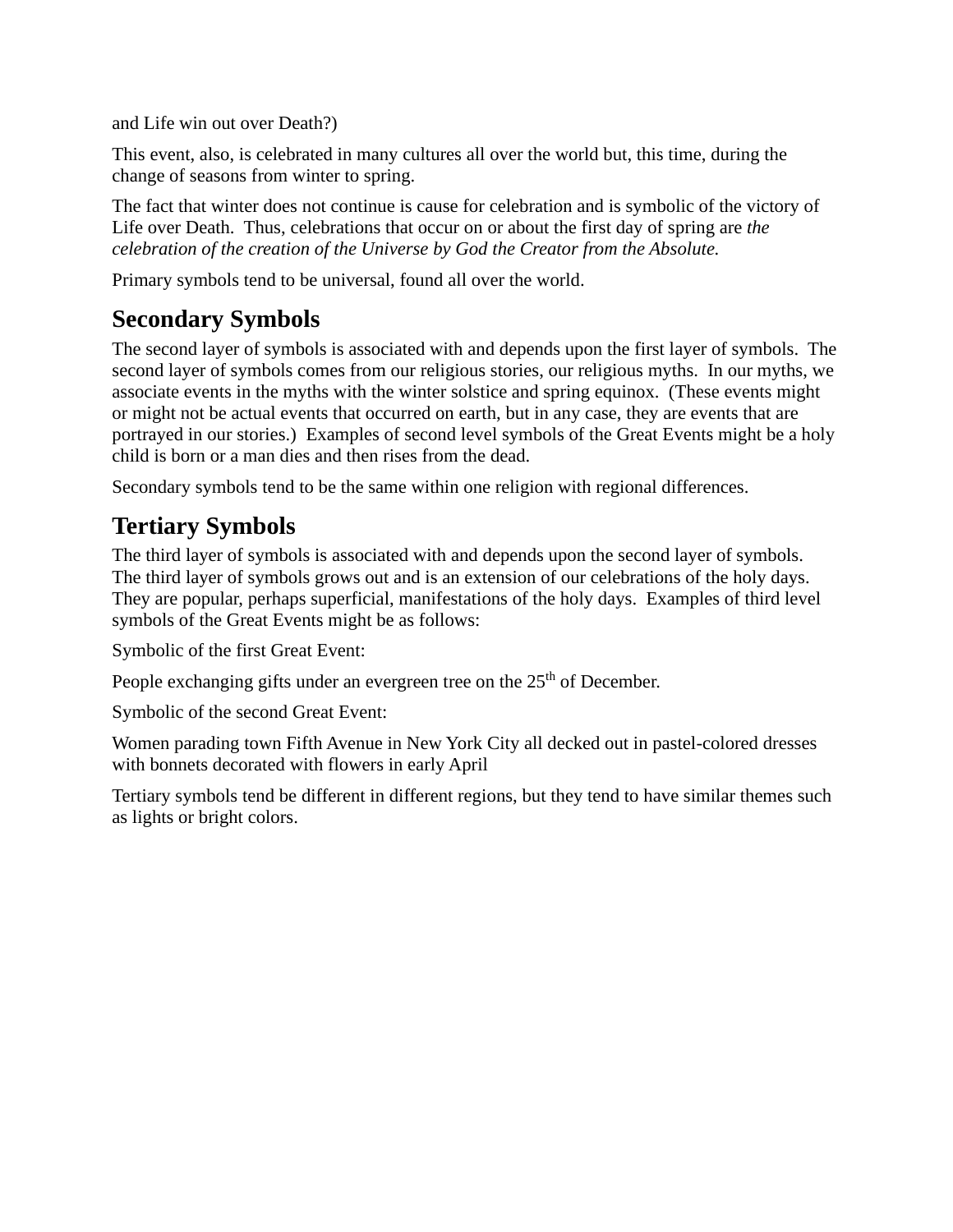### **Additional Notes**

What follows are additional notes for this essay. They are random thoughts that relate to the principal topic. However, they have not been integrated into the main body of the essay.

#### xxxxxxxxxxxxxxxxxxxxxxxxxxx

There are, perhaps, three layers of symbols that we on earth have associated with the Great Events. The three layers are as follows:

#### Changes in seasons

Holy days that are a part of our stories (our myths)

Manifestations in the popular culture.

#### xxxxxxxxxxxxxxxxxxxxxxxxxx

At each layer the symbols become more particular to the culture. Change in seasons: entire world. Myth: varies by religion. Popular culture: varies by location. (For example, all Christians celebrate the birth of Jesus on Dec 25 (or thereabouts). However, there might be evergreen trees in Germany and ??? in Mexico.

#### Xxxxxxxxxxxxxxxxxxxxxxxxxx

All of the symbols of the Great Events are good and are important. This is true because they act as pointers to the underlying Reality. People who are accustomed to celebrating the Great Events, no matter how superficially, can be introduced to the truth of the Great Events more easily that those who have no experience at all with the concept. "Oh, that's what that means!"

#### xxxxxxxxxxxxxxxxxxxxxxxxxxxxxxx

The great events are real. Four layers: One is Reality and the other three are representations of (symbolic of) that Reality.

Thus far, we have two layers of ??. The first layer is the Great Event. The second layer is the symbol attached to the Great Event. On Earth, people have developed two more layers (layers three and four), which are progressively "superficial". The third layer is the level of the story (or myth) and the fourth layer is the level of popular culture.

Our stories (myths) are tied to the event on Earth that represents the Great Event.

The stories (myths) that develop all around the world represent the universal truth of the Great Event.

Even the manifestations in popular culture are similar in different places around the world.

### Xxxxxxxxxxxxxxxxxxxxxx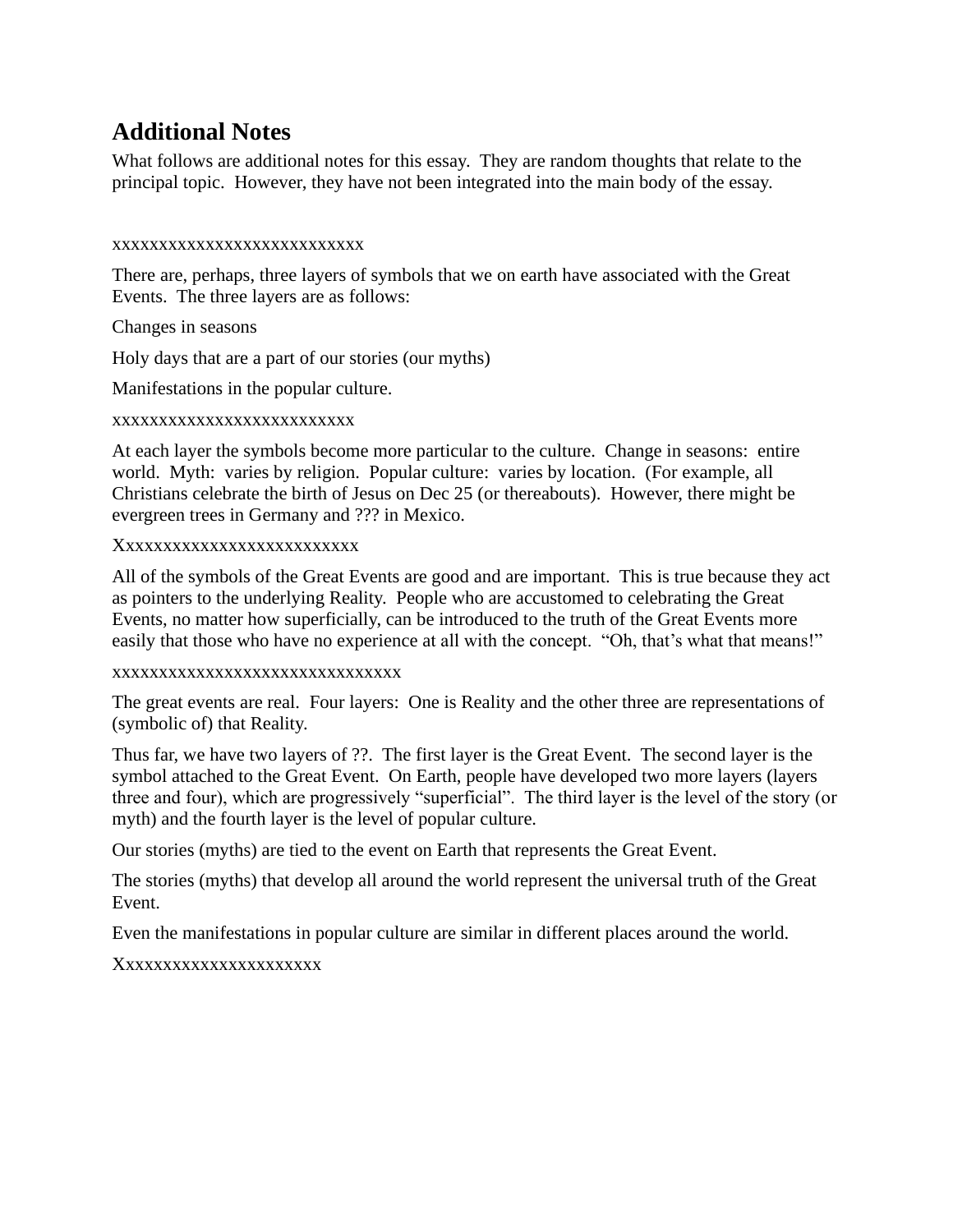|  |  | The Great Events and three layers of symbols for the Great Events |  |
|--|--|-------------------------------------------------------------------|--|
|  |  |                                                                   |  |

| <b>Great Event</b>                                           | <b>Symbol on Earth</b>                    | <b>Myth attached</b><br>to symbol                              | <b>Manifestation in</b><br>popular culture             |
|--------------------------------------------------------------|-------------------------------------------|----------------------------------------------------------------|--------------------------------------------------------|
| God the Creator<br>becomes manifest<br>from God the Absolute | On or about the<br><b>Winter Solstice</b> | Birth of god-man<br>Christmas<br>Celebration of light          | Lights everywhere,<br>especially white lights<br>Gifts |
| God the Creator<br>creates the Universe                      | On or about the<br>Spring Equinox         | God-man is sacrificed<br>and raises from the<br>dead<br>Easter | Easter Parade<br>"Holi" in India                       |

#### xxxxxxxxxxxxxxxxxxxxxxxxxxxxxxxxxxxxxxxxxxxxxxxxxxxxxxxxxxxxxxxxxxxxxxxx

The *sole* purpose of the existence of human beings is enlightenment. Enlightenment is the process of becoming One with God, first with God the Creator and second with God the Absolute. This can be thought of as reversing the process of the two Great Events. First, we know God the Creator face-to-face. Then, we even transcend God the Creator and become One with God the Absolute.

#### xxxxxxxxxxxxxxxxxxxxxxxxxxxxxxxxxxxxxxxxxxxxxxxxxxxxxxxxxxxxxxxxxxxxxxxx

Individual human beings can achieve greatness on a Universal scale in one way. That one way is to become fully enlightened, to become truly One with God the Absolute.

#### xxxxxxxxxxxxxxxxxxxxxxxxxxxxxxxxxxxxxxxxxxxxxxxxxxxxxxxxxxxxxxxxxxxxxxxx

The most significant way in which human beings are different from other animals is as follows: Human beings can experience and maintain higher states of consciousness. This distinguishing characteristic is of very great importance; it is what characterizes humanness. With that in mind, we might ask "What is the purpose of human life?" And the answer must be "The purpose of human life is Unity with God."

#### xxxxxxxxxxxxxxxxxxxxxxxxxxxxxxxxxxxxxxxxxxxxxxxxxxxxxxxxxxxxxxxxxxxxxxxx

Footnote???: So how many sentient beings are there, similar to human beings (they don't need to look like us) on all those planets around all those stars in all those galaxies? There must an unimaginable number. On the Earth alone, there are perhaps 8,000,000,000 people! Therefore, the total number of sentient beings in the entire Universe must be essentially infinite. The two Great Events occurred for all those beings on all those planets.

### Xxxxxxxxxxxxxxx

There are three aspects of Existence (three aspects of God): God the Absolute, God the Creator, and God the Creation.

Hypothesis: Christmas is the celebration of the manifestation of God the Creator, and Easter is the celebration of the creation of the universe (God the Creation) by God the Creator from God the Absolute.